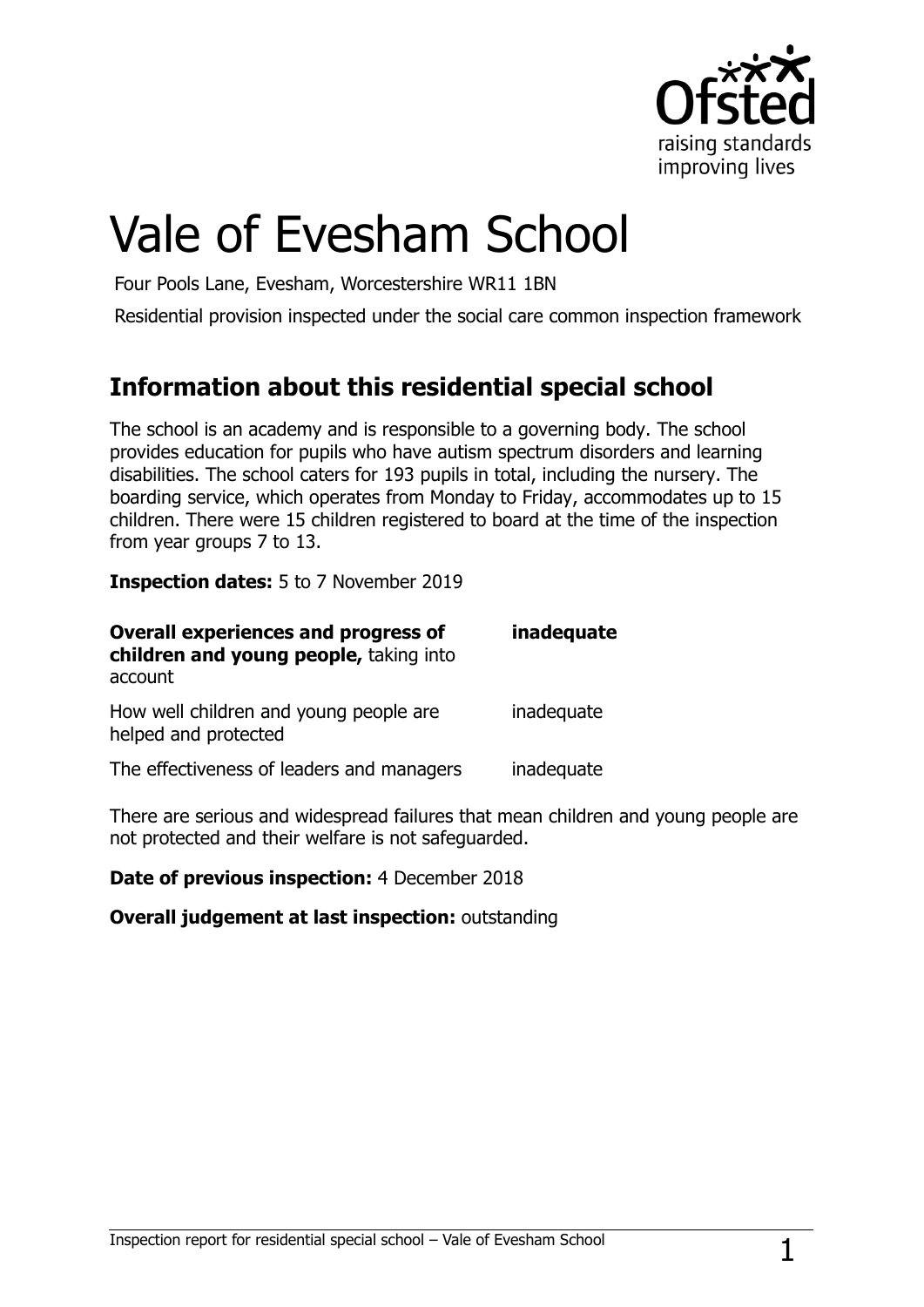

## **Inspection judgements**

#### **Overall experiences and progress of children and young people: inadequate**

This was an aligned inspection that took place at the same time as an education inspection.

There are serious, widespread failings in safeguarding children across the residential provision. Despite this, there are positives within the service; children are attending school and making progress. However, these positives are undermined by the shortfalls in the help and protection that children receive, and the leadership and management of residence.

Despite the large size of the residential provision, it has a homely feel. Communal areas are clean and comfortable, and in general are furnished and decorated to a good standard.

Children who were spoken with during the inspection all have positive stories of their residential stays. They said that they could share any concerns with trusted adults. Staff gain children's views and opinions through children's forums. Children benefit from this inclusive approach.

Children spoke of how much they enjoyed the range of activities offered, especially the residential trips. Feedback from parents and external professionals was positive.

Meeting all national minimum standards (NMS) is a requirement of this academy's funding agreement. This school has failed to comply with all NMS and has been referred to the relevant regional schools commissioner to consider further action.

#### **How well children and young people are helped and protected: inadequate**

There are serious and widespread failures in how children's care has been managed at a strategic level. The managerial oversight to safeguard children is inadequate.

Senior managers have failed to implement a strong safeguarding culture in the school, particularly regarding the safe recruitment of staff. Two residential staff have significant gaps in their recruitment records. A prospective new member of staff in the school was dishonest on their application for their role. When the prospective new member of staff informed senior leaders that they had a criminal caution from the police, an assessment of risk was undertaken by management staff who were not qualified to do so. As a result, the member of staff started employment without sufficient safeguards in place. Further to this, the school's single central record for the staff was missing essential information. These shortfalls increase the potential for inappropriate and unsafe people to gain employment in the school and this means that children are potentially placed at unknown and unassessed risk.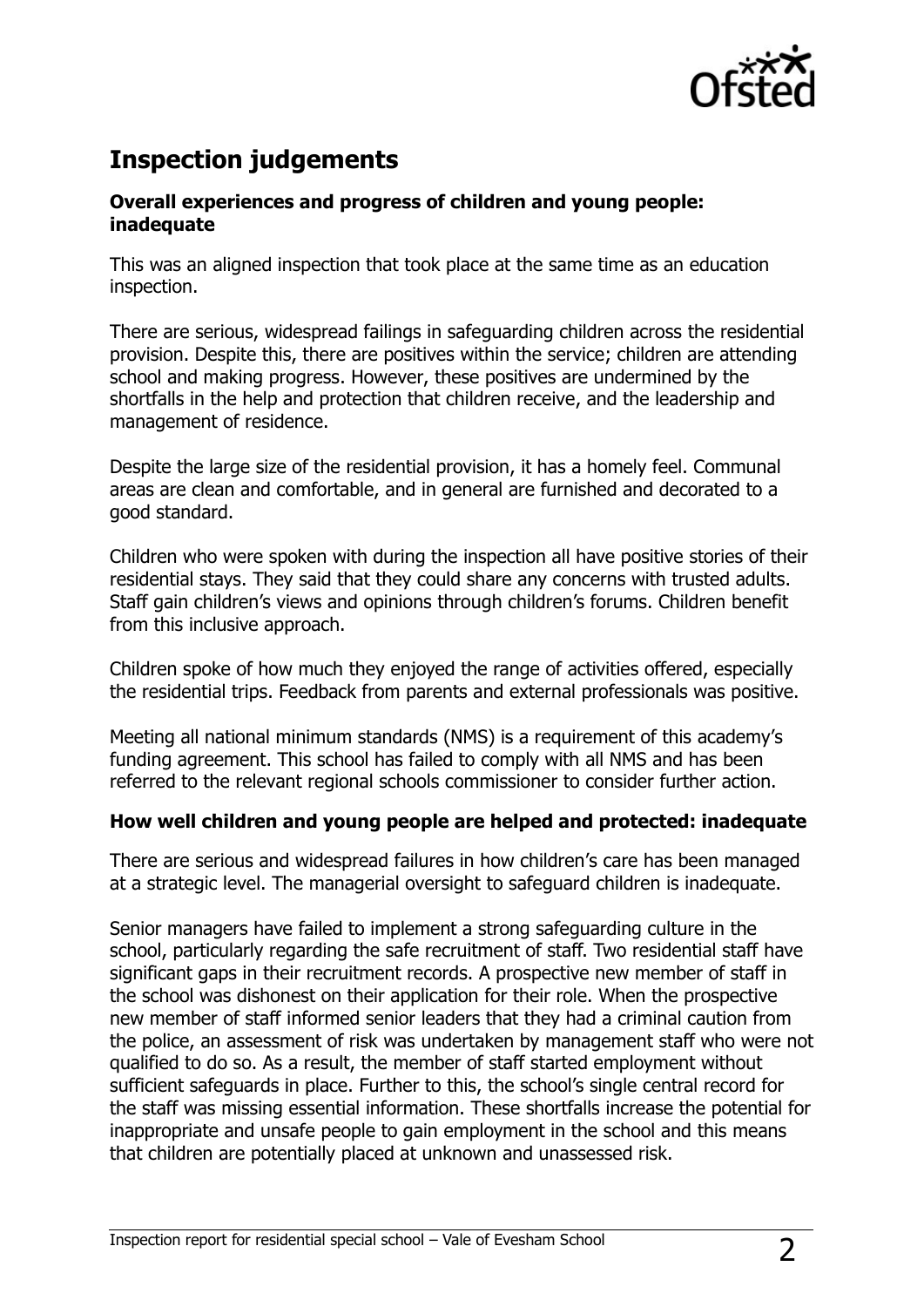

Designated safeguarding leads have failed to follow procedures that are designed to keep children safe. A member of staff was charged by police after being involved in a violent incident in public. Disciplinary proceedings were commenced, and the member of staff resigned from their post. Managers did not ensure that a referral was made to the Disclosure and Barring Service following this safeguarding concern. Again, managers failed to take comprehensive action to safeguard children.

Leaders and managers have failed to promote children's safety. There has been a failure by managers to identify and address fire safety concerns. For example, during the inspection, fire doors were propped open and two fire doors did not close properly. Fire doors that fail to close properly present a risk to children and staff in the event of a fire.

Residential staff understand and respond appropriately to children's health needs. However, medication is not stored in line with the school's medication policy. This means that staff, and indeed, children, could access medication that they should not have access to. This includes controlled medication. This is a serious shortfall that could have significant consequences if a child were to access this medication.

Children have their own rooms and can decorate them as they wish with their own belongings. The layout of the residential provision means that some children's bedroom doors open into communal areas. Some of the children have extremely complex needs which can manifest in behaviours that are unpredictable and difficult to manage. There are no risk assessments to decide which rooms children are allocated. Such assessments could mitigate and reduce risks to all the children.

The overall impact of these shortfalls is that children are not adequately helped and/or protected.

#### **The effectiveness of leaders and managers: inadequate**

There have been recent changes in the senior leadership at the school. The headteacher left before the start of the academic year and the head of care assumed the role of designated safeguarding lead. A new headteacher started working two days a week at the school in November 2019 and will commence the role fulltime in January 2020.

Staff are provided with training to support them in their roles. The head of care provides residential staff with regular opportunities to discuss their practice in formal meetings. However, this support is not offered to the head of care, who has had no recorded supervisions since the last inspection. This is despite newly taking on the significant responsibility for safeguarding. Furthermore, none of the staff spoken with have had an annual appraisal of their work. Failure to provide supervision and appraisals for staff means that they are not provided with routine direction in their work and professional development.

It is the role of one of the school governors to oversee the residential service. This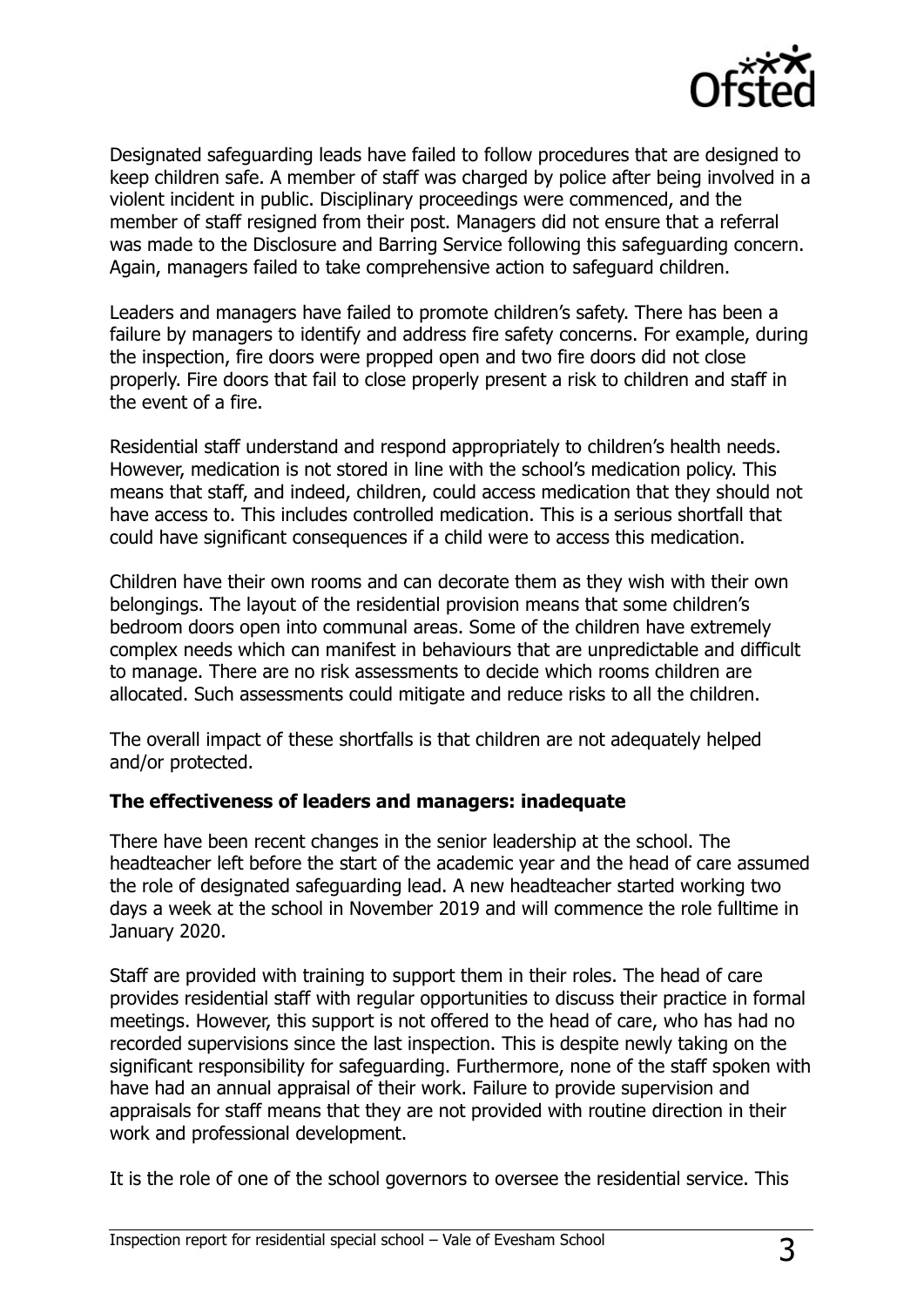

role includes meeting with the head of care to consider the quality of care provided in the residential provision. Although the head of care has submitted reports about the quality of care to the governors, these reports have failed to reflect many of the safeguarding concerns identified during this inspection.

The same governor is one of two independent visitors who visit the school each half term. The independent visitor reports have provided some level of challenge to senior managers. Despite this challenge, the senior leadership team has failed to take any action to address weaknesses in the provision and quality of care raised in these reports. This, along with managers not acting to remedy issues raised in the reports, renders these reports of little value and does not improve the experiences or safety of children.

Children's case files and care plans are generally well written and give an accurate account of children's needs. However, some information in children's files, such as what medication they take, is out of date. Not updating records about the medication a child takes demonstrates a failure to take appropriate account of a child's health needs and could compromise their well-being.

Staff de-escalate difficult behaviours well and physical interventions are used rarely. Not all staff who work in the school are employed by the school, for example the school nurse and speech and language therapists. These staff have not received training about how to restrain children. Mitigation of the risks in having untrained staff being involved in physical interventions with children has not been appropriately assessed. This places both staff and children at unnecessary risk.

When children display difficult and unwanted behaviours, staff have the option of implementing a measure of control or a sanction. Such measures of control are proportionate but lack management oversight to assess if their use was effective. This does not ensure that reflection and review take place to lessen the potential for these incidents to reoccur.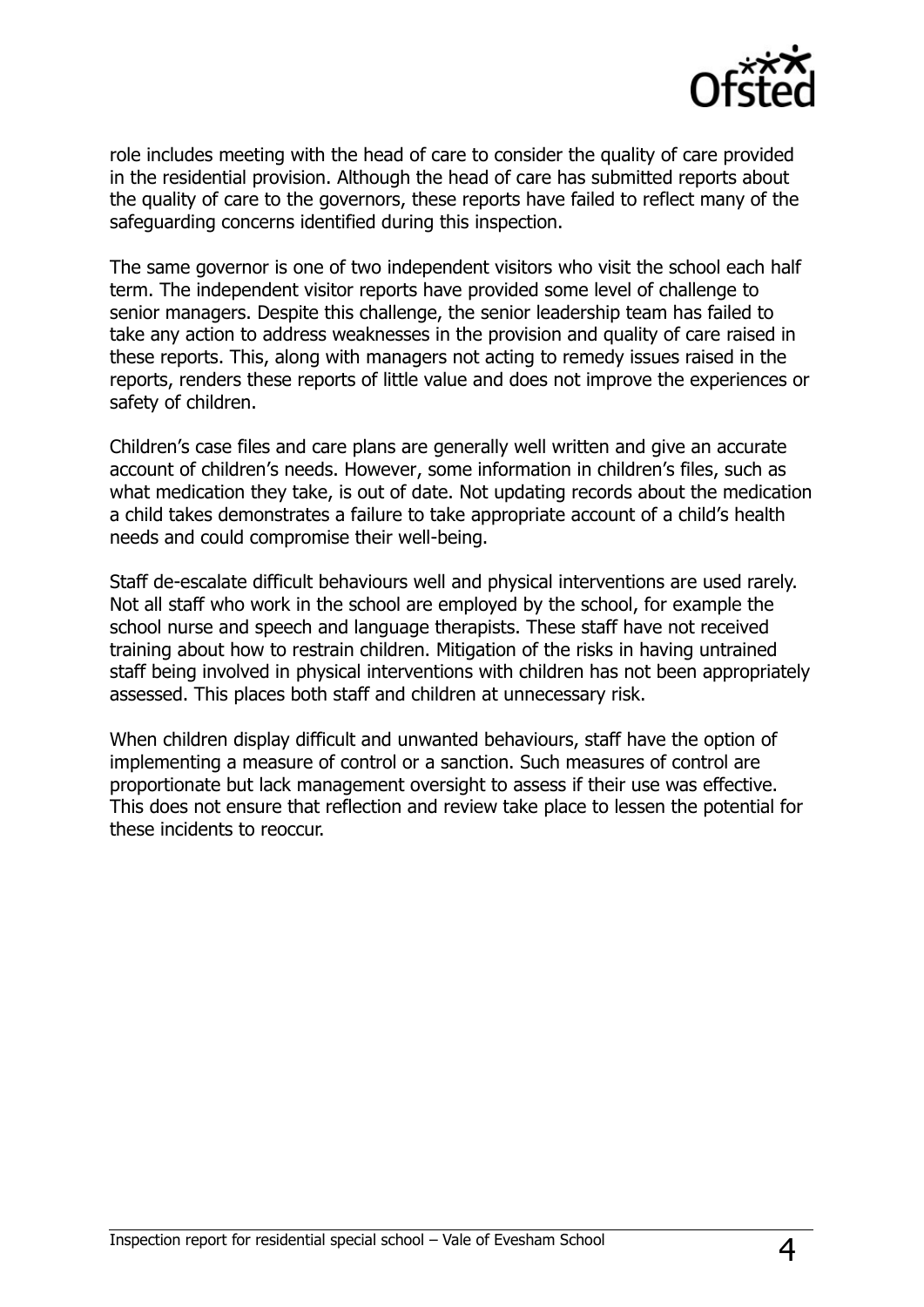

## **What does the residential special school need to do to improve?**

#### **Compliance with the national minimum standards for residential special schools**

The school does not meet the following national minimum standards for residential special schools:

- All medication is safely and securely stored and proper records are kept of its administration. Prescribed medicines are given only to the children to whom they are prescribed. Children allowed to self-medicate are assessed as sufficiently responsible to do so. (National minimum standard 3.8)
- Accommodation is suitably furnished and of sufficient size for the number, needs and ages of children accommodated, with appropriate protection and separation between girls and boys, age groups and accommodation for adults. Bedding is clean and suitable, and is sufficiently warm. (National minimum standard 5.5)
- The school premises, accommodation and facilities provided therein are maintained to a standard such that, as far as is reasonably practicable, the health, safety and welfare of children are ensured. (National minimum standard 6.2)
- The school complies with the Regulatory Reform (Fire Safety) Order 2005. (National minimum standard 7.1)
- The school ensures that: arrangements are made to safeguard and promote the welfare of children at the school; and such arrangements have regard to any guidance issued by the Secretary of State. (National minimum standard 11.1)
- The school's leadership and management consistently fulfil their responsibilities effectively so that the standards are met. (National minimum standard 13.4)
- Schools operate safe recruitment and adopt recruitment procedures in line with the regulatory requirements and having regard to guidance issued by the Secretary of State. (National minimum standard 14.1)
- All staff have access to support and advice for their role. They also have regular supervision and formal annual appraisal of their performance. (National minimum standard 19.6)

#### **Recommendations**

- Measures of control require analysis, commentary and oversight.
- Standard 20 visits require management analysis, commentary and oversight.
- Ensure that all boarding records are accurate and up to date.
- Consideration is given to training any staff who are not directly employed by the school in dealing with incidents of challenging behaviour.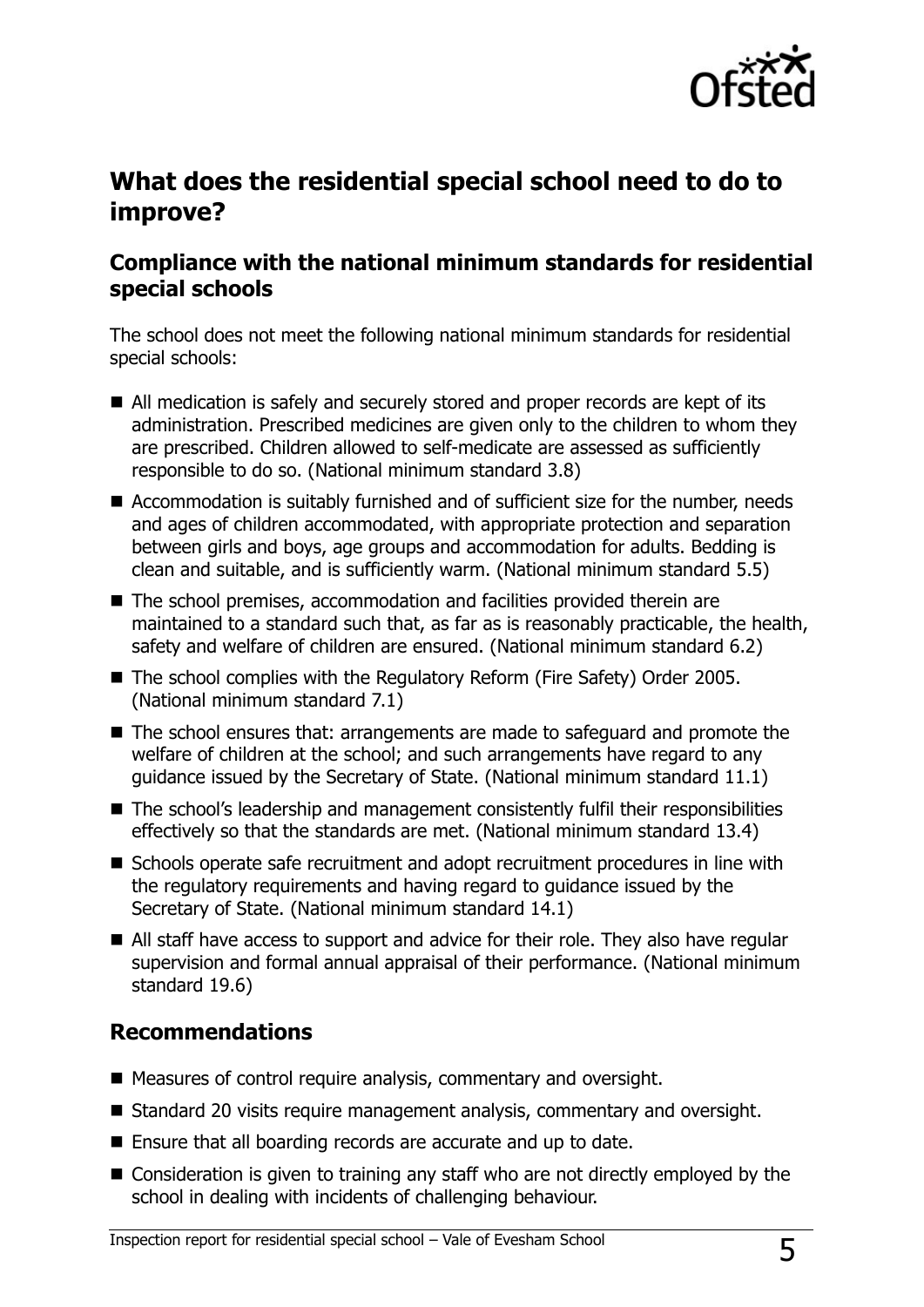

## **Information about this inspection**

Inspectors have looked closely at the experiences and progress of children and young people using the 'Social care common inspection framework'. This inspection was carried out under the Children Act 1989 to assess the effectiveness of the service, how it meets the core functions of the service as set out in legislation, and to consider how well it complies with the national minimum standards.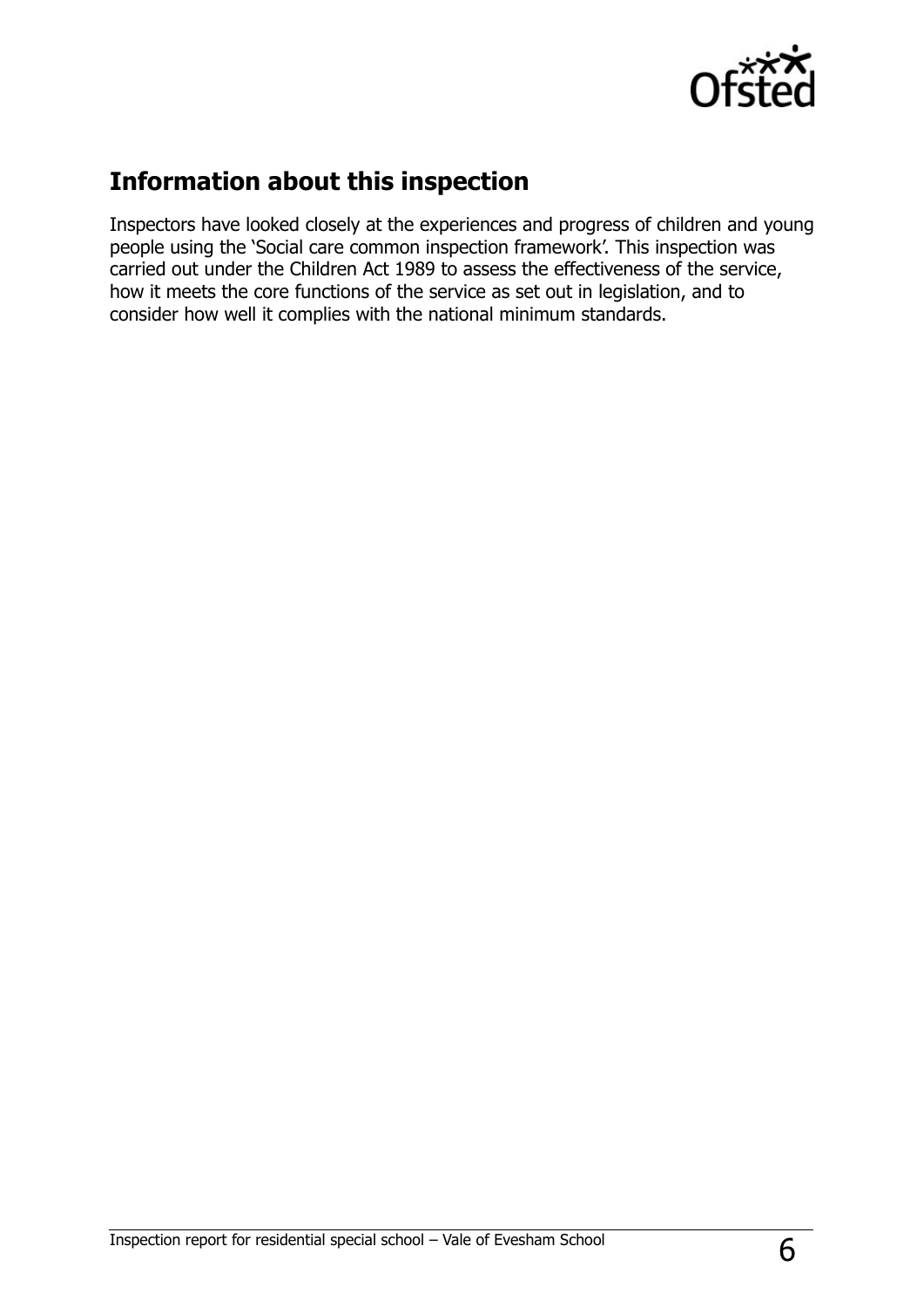

# **Residential special school details**

**Social care unique reference number:** SC043049 **Headteacher:** Rachel Perks **Acting Headteacher:** Nicky Sentance **Type of school:** Residential special school **Telephone number:** 01386 443367 **Email address:** rachelperks@advancetrust.org

#### **Inspector**

Ricky D'Arcy, social care inspector